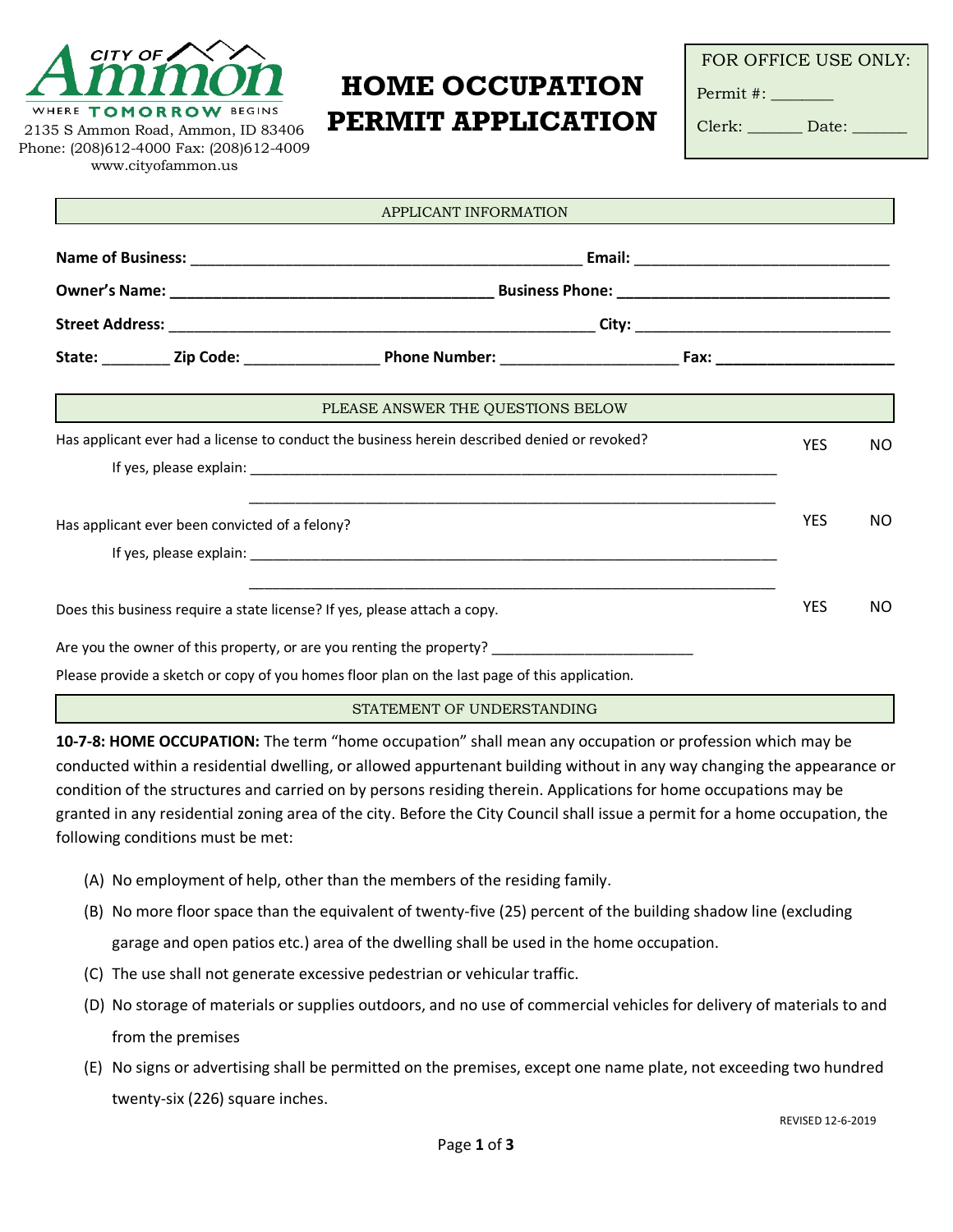- (F) In no way shall the appearance of the building be so altered, or the occupation conducted in such a manner, as to cause the premises to deviate from its residential character, either by color, materials or construction, or by lighting, signs, sound or noise vibrations, etc.
- (G) There shall be no use of utilities or community facilities beyond that reasonable to the use of the property for residential purposes
- (H) The applicant shall sign a statement that he is aware of all requirements and conditions under which approval of the home occupation is given and that if any of said requirements or conditions are violated, approval shall become null and void. Said statement shall become a part of the Certificate of Occupancy.

**BY SIGNING BELOW, THE APPLICANT AGREES**: To pay the Home Occupation permit fee of twenty-five dollars (\$25). **THE APPLICANT AFFIRMS THAT:** I have read and understand the above home occupation ordinance AND that the above is a true and correct statement of the nature, ownership and management of the business for which this application is made.

**Applicant's Signature:** \_\_\_\_\_\_\_\_\_\_\_\_\_\_\_\_\_\_\_\_\_\_\_\_\_\_\_\_\_\_\_\_\_\_\_\_\_\_\_\_\_\_\_\_\_\_\_\_\_ **Date:** \_\_\_\_\_\_\_\_\_\_\_\_\_\_\_\_\_\_\_\_\_\_\_\_\_

REVISED 12-6-2019